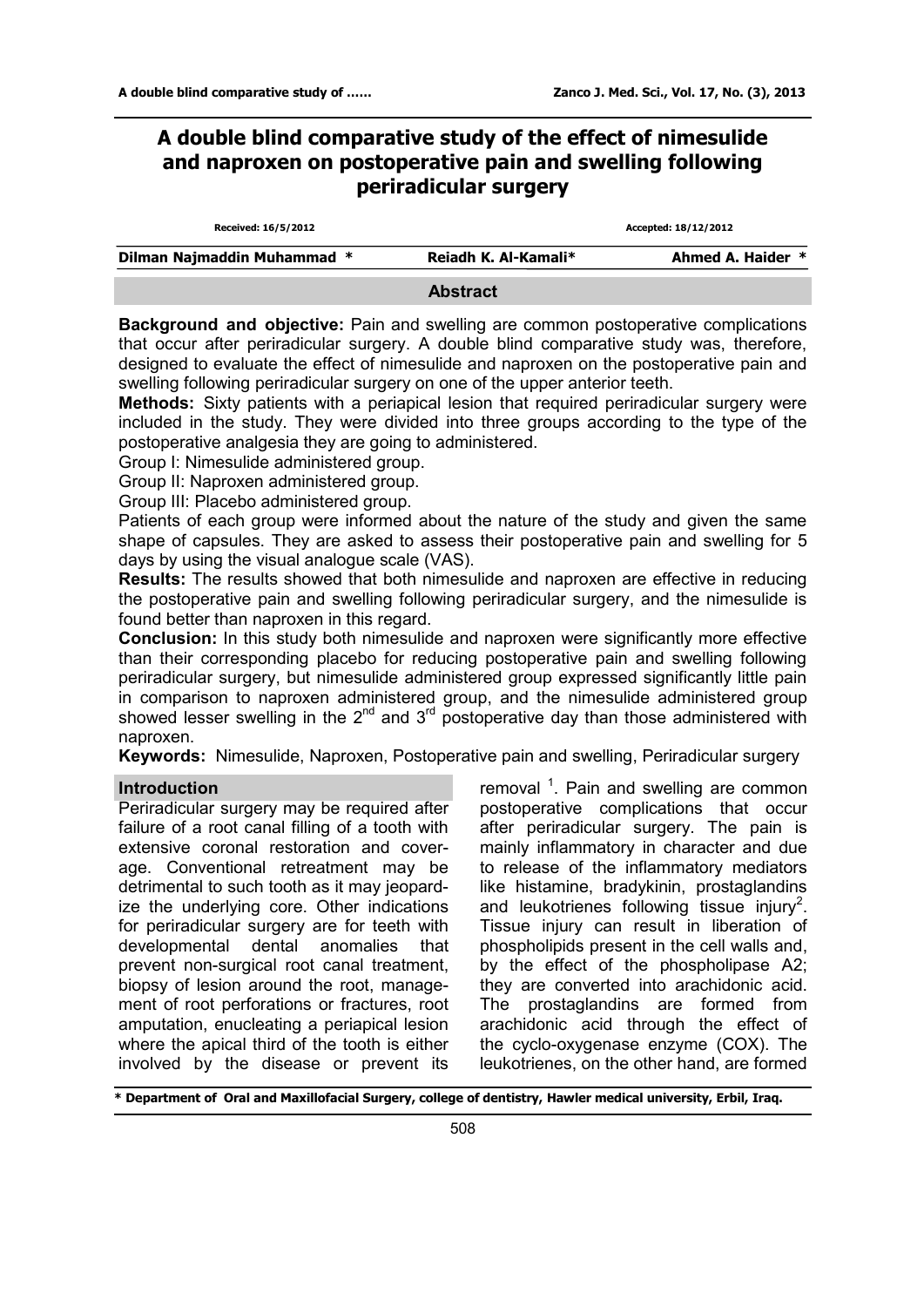from the arachidonic acid by the effect of the lipo-oxygenase enzyme <sup>3</sup>. These inflammatory mediators act locally to excite and stimulate the nociceptors resulting in pain. The nociceptors themselves discharge pain producing substances like substance P which is also responsible for the postoperative pain  $4$ . The swelling likewise is caused by the inflammatory mediators .These mediators act on the blood vessel walls to increase its permeability allowing for extravagation of the plasma and its accumulation in the tissue spaces producing the clinical signs of oedema<sup>5</sup>. The inflammatory mediators also stimulate the release by the peripheral nerve endings of substance P. This substance may induce plasma extravasations and oedema formation through histamine release <sup>6</sup>. The continued synthesis or release of these inflammatory mediators explains the prolonged inflammation, which far exceeds the initial stimulation of the dental procedure. Clinically pain reaches moderate to sever intensity by 5 hours<sup>7</sup>, while oedema peaks by 48-72 hours postoperatively <sup>8</sup>. Nonsteroidal antiinflammatory drugs are medications other than corticosteroids that inhibit prostaglandin synthetase, thereby reduce the process of inflammation, and hence reduce postoperative pain and swelling <sup>9</sup>. Nonsteroidal anti-inflammatory drugs are usually classified into the nonselective COX-1 and COX-2 inhibitors and the selective COX-1 and COX-2 inhibitors. It appears that Cox-1 enzyme is important for haemostatic maintenance such as platelet aggregation, and in regulation of gastric acid secretion. Inhibition of this enzyme by the nonselective non steroidal antiinflammatory drugs can, therefore, result in gastric ulceration and bleeding disorders <sup>10</sup>. Nimesulide is a relatively COX-2 selective Nonsteroidal anti-inflammatory drug. Many clinical studies has shown that nimesulide is more effective than other Nonsteroidal anti-inflammatory drugs like voltaren in ameliorating postoperative pain and swelling <sup>11</sup>. However, nimesulide is

contraindicated for patients with renal failure and those with liver diseases  $12$ . Naproxen, on the other hand, act by inhibition of both COX-1 and COX-2 enzymes. Several clinical studies have proved the efficacy of this drug in controlling postoperative pain and swelling and its superiority to ibuprofen in this regard  $13$ . However, as it inhibits COX-1, it may cause stomach and intestinal bleeding and ulcer <sup>14</sup>.

#### **Methods**

This clinical study composed of 60 patients (34 males and 26 females) attended the department of oral and maxillofacial surgery, college of dentistry, Hawler medical university, and the department of oral and maxillofacial surgery, Rizgary teaching hospital from Jun. 2007 till Feb. 2008. Criteria for selection of the patients include: \*The patients had single non-vital upper anterior tooth associated with periapical lesion confirmed by periapical film. \*The patients were 18-45 years old and were medically fit and well.

\*The patients had no medications within the past 14 days earlier than the day of surgery.

The medications that were given to the patient had been prepared by a fourth person who distributed the nimesulide, naproxen and the glucose powders among capsules of the same shape. The first group of the capsules was prepared to contain 100mg nimesulide each and put together inside a box labeled A. The second group of capsules was prepared to contain 500mg naproxen each and collected together inside a box labeled B. The third group of capsules, on the other hand, was prepared to contain glucose powder each and grouped together inside a box labeled C. Neither the surgeon nor the patient knows the content of the boxes or the capsule being taken to guarantee accurate results from the study. The patients were informed about the nature of the trial and asked to sign the prepared consent form. Each patient was given a visual analog scale (VAS) sheeting for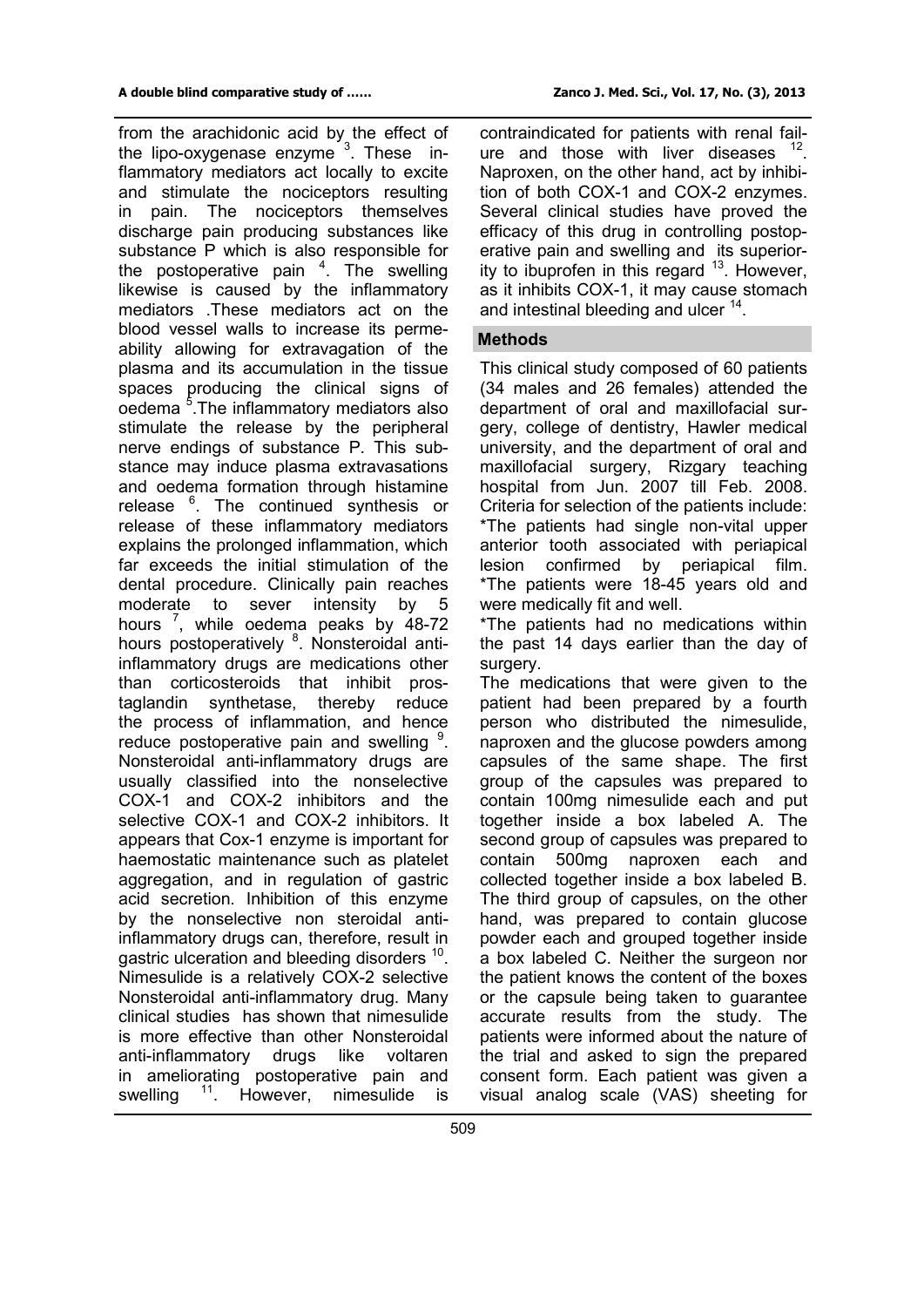evaluation of pain, Table 1, and another one for evaluating the swelling Table 2, and shown how to fill in these sheets for five postoperative days.

|  |  | <b>Table 1:</b> The visual analog scale (VAS) |  |
|--|--|-----------------------------------------------|--|
|  |  | sheeting for evaluation of pain               |  |

| Scale | Severity<br>of Pain     | <b>Clinical Features</b>                                                                       |
|-------|-------------------------|------------------------------------------------------------------------------------------------|
| 0     | No pain                 | The patient feels well                                                                         |
| 1     | Slight pain             | If the patient is distracted<br>he or she does not feel<br>pain                                |
| 2     | Mild pain               | The patient feels the pain<br>even if concentrating on<br>some activity                        |
| 3     | Sever<br>pain           | The patient is very dis-<br>turbed, but nevertheless<br>can continue with normal<br>activities |
| 4     | Very<br>sever pain      | The patient is forced to<br>abandon normal activities                                          |
| 5     | Extremely<br>sever pain | The patient must<br>abandon every type<br>of activity                                          |
|       |                         |                                                                                                |

**Table 2:** The visual analog scale (VAS) sheeting for evaluation of swelling

| Scale | <b>Severity</b><br>οf<br><b>Swelling</b> | <b>Clinical Features</b>                                                                            |
|-------|------------------------------------------|-----------------------------------------------------------------------------------------------------|
| 0     | No<br>swelling                           | The patient does not<br>detect the slightest<br>swelling                                            |
| 1     | Mild<br>swelling                         | The swelling is noticeable<br>by the patient only but not<br>affecting the appearance<br>of the lip |
| 2     | Moderate<br>swelling                     | The swelling is confined<br>to the lip but not causing<br>obliteration of the naso-<br>labial fold  |
| 3     | Sever<br>swelling                        | The swelling is confined<br>to the lip with obliteration<br>of the naso-labial fold                 |

Local anaesthesia was given by infiltration using two carpules of 2% lignocaine hydrochloride with 1:80,000 adrenaline. A three

sided mucoperiosteal flap of sufficient sizewas reflected to allow for adequate access with the least tension. The bone was then removed by the surgical burr to expose the lesion. When it is found that the apex of the root does not allow for complete removal of the lesion, an apicectomy was carried out and the lesion is curetted out with the surgical curette. The cavity was then irrigated clean, the canal instrumented to sound dentin and obturated with gutta percha. The wound was then irrigated out again and the diameter of the cavity thus created was measured by the use of the engineering divider. Finally the flap repositioned back and sutured with 3/0 black silk suture. The patient was then given the postoperative instructions and asked to take the medication for 5 days as twice daily with the first capsule taken one hour after completion of the surgery. Twenty out of the sixty patients involved in the study were given the medication from box A. Another twenty patients were given the medication from box B, whereas the rest twenty patients were given their medication from box C. The patients in each group were instructed to take the medication twice daily for (5) days. How to fill in the VAS sheets were then verified, and the patient asked to call by telephone should any difficulty arisen in the process of filling of the sheets provided. At the end of the trial the data collected were entered into a computer using the statistical package for social sciences (SPSS, version 11.5). Analysis of variance (ANOVA) was used to compare between the pain and swelling scores of the three groups. Student test was used to compare between pain and swelling scores of male and female. A P value of <0.05 was considered as statistically significant.

# **Results**

## **1. Postoperative Pain in relation to the drug administered**

Results has shown that the mean pain score of the nimesulide administered group was significantly less than the mean pain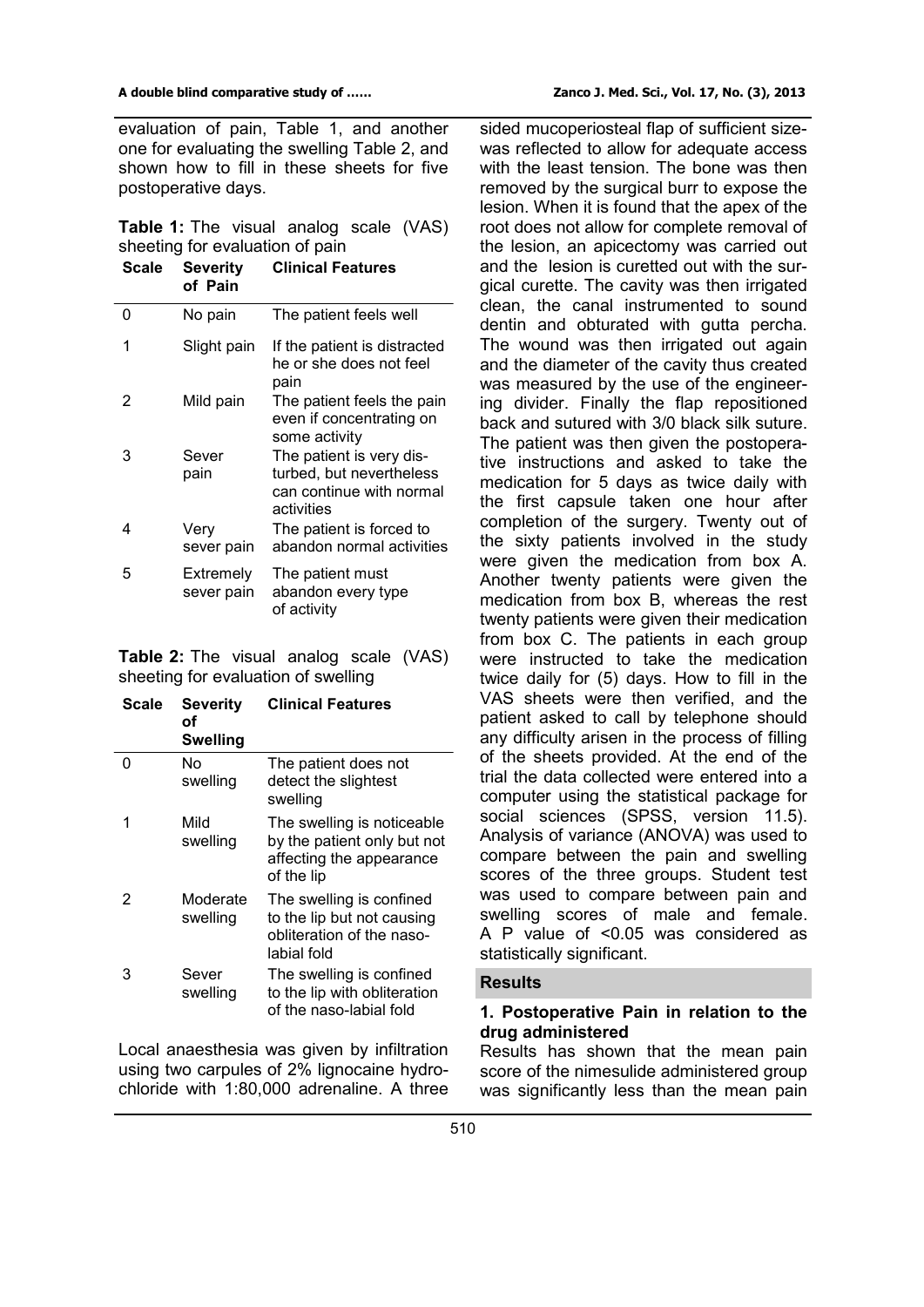score of the other groups (p<0.05). Patients of the placebo administered group expressed sever pain in the first and second postoperative days while none of the naproxen administered group complained from sever pain, Table 3.

## **2. Postoperative swelling in relation to the drug administered**

Results showed that there were no significant differences in the swelling scores in the  $1<sup>st</sup>$ ,  $4<sup>th</sup>$  and  $5<sup>th</sup>$  postoperative days between nimesulide administered

group and the naproxen treated group. However, results showed that there was a significant reduction in swelling in the  $2^{nd}$ and 3 rd postoperative days of nimesulide administered group comparing with the other tow groups. On the other hand, patients of the placebo administered group expressed severe swelling in the  $2^{\text{nd}}$ ,  $3^{\text{rd}}$ and 4<sup>th</sup> postoperative days while none of the naproxen administered group complained from severe swelling, Table 4.

| <b>Pain scores</b> |            | N  | <b>Mean</b> | S.D   | F        | P    |  |
|--------------------|------------|----|-------------|-------|----------|------|--|
| $1ST$ day          | nimesulide | 20 | 1.550       | 604   |          |      |  |
|                    | placebo    | 20 | 3.750       | .786  |          |      |  |
|                    | naproxen   | 20 | 2.050       | .050  | 77.160   | .000 |  |
|                    | total      | 60 | 2.450       | .143  |          |      |  |
| $2^{nd}$ day       | nimesulide | 20 | 1.000       | 458   |          |      |  |
|                    | placebo    | 20 | 3.500       | .760  |          |      |  |
|                    | naproxen   | 20 | 1.700       | .470  | 98.760   | .000 |  |
|                    | total      | 60 | 2.066       | 1.205 |          |      |  |
| $3rd$ day          | nimesulide | 20 | .600        | 502   |          |      |  |
|                    | placebo    | 20 | 3.000       | .648  |          |      |  |
|                    | naproxen   | 20 | 1.100       | ,307  | 1215.192 | .000 |  |
|                    | total      | 60 | 1.566       | 1.155 |          |      |  |
| $4th$ day          | nimesulide | 20 | .050        | 223   |          |      |  |
|                    | placebo    | 20 | 2.300       | .470  |          |      |  |
|                    | naproxen   | 20 | .600        | .502  | 157.633  | .000 |  |
|                    | total      | 60 | .983        | 1.049 |          |      |  |
| $5th$ day          | nimesulide | 20 | .050        | .000  |          |      |  |
|                    | placebo    | 20 | 2.300       | .410  |          |      |  |
|                    | naproxen   | 20 | .600        | ,366  | 197.765  | .000 |  |
|                    | total      | 60 | .983        | 379   |          |      |  |
|                    |            |    |             |       |          |      |  |

**Table3:** Postoperative pain in relation to the drugs administered.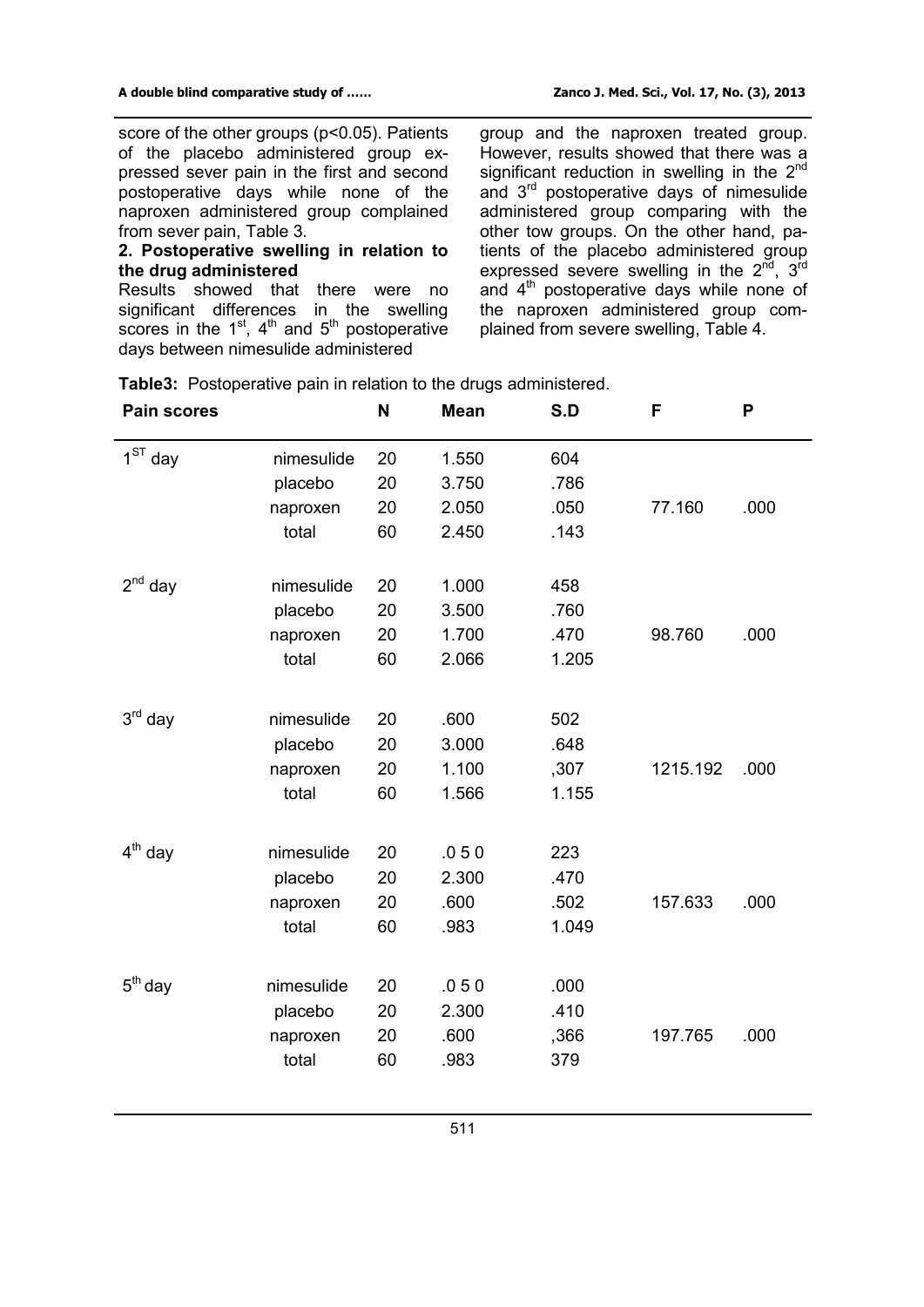| <b>Swelling scores</b> |                                            | N                    | <b>Mean</b>                      | S.D                            | F      | P    |
|------------------------|--------------------------------------------|----------------------|----------------------------------|--------------------------------|--------|------|
| $1ST$ day              | nimesulide<br>placebo<br>naproxen<br>total | 20<br>20<br>20<br>60 | .200<br>.400<br>.200<br>.266     | .410<br>.502<br>.410<br>,445   | 1.357  | .000 |
| $2^{nd}$ day           | nimesulide<br>placebo<br>naproxen<br>total | 20<br>20<br>20<br>60 | 1.450<br>2.750<br>1.800<br>2.000 | .458<br>.760<br>.470<br>1.205  | 11.751 | .000 |
| $3rd$ day              | nimesulide<br>placebo<br>naproxen<br>total | 20<br>20<br>20<br>60 | 1.650<br>2.800<br>1.900<br>2.450 | .489<br>.615<br>.307<br>1.080  | 116.31 | .000 |
| $4^{\text{th}}$<br>day | nimesulide<br>placebo<br>naproxen<br>total | 20<br>20<br>20<br>60 | 1.200<br>3.000<br>1.250<br>1.816 | .615<br>1.025<br>.444<br>1.112 | 38.706 | .000 |
| $5th$ day              | nimesulide<br>placebo<br>naproxen<br>total | 20<br>20<br>20<br>60 | .6500<br>1.950<br>.650<br>1.083  | .489<br>.223<br>.489<br>.743   | 63.900 | .000 |

| <b>Table 4:</b> Postoperative swelling in relation to the drugs administered |  |  |  |
|------------------------------------------------------------------------------|--|--|--|
|                                                                              |  |  |  |

### **Discussion**

The results from the present study showed that the pain experience is of short duration and reaches its maximum intensity in the same day of surgery. A significant reduction in pain occurs from 24-48 hours following surgery. By the fifth day patients reported little or no pain. Similar finding have been noted by Seymour R.A. and Walton J.G.<sup>15</sup>. The results also showed that the swelling is most marked after 24 hours and then diminishes over about the fifth postoperative day. Similar finding have been recorded by Pollman L.  $(2003)^{16}$ . In this study both nimesulide and naproxen were significantly more effective than their corresponding placebo for reducing postoperative pain and swelling following

periradicular surgery, but nimesulide administered group expressed significantly little pain in comparison to naproxen administered group. Similar result has been noted by Mollar P.L. (2000)<sup>17</sup>. Scott L.J. *et al* (1999) <sup>18</sup> made a comparative study of nimesulide, ibuprofen and naproxen in postoperative dental pain following third molar extraction, results showed similar analgesic efficacy of nimesulide to that of naproxen. Began J.V. & Anderson K.  $(2005)^{19}$  made a clinical comparison of nimesulide, roficoxib and naproxen in postoperative dental pain by asking the patients to rate their pain intensity and its relief at regular intervals. It has been found that both nimesulide and naproxen are effective in the treatment of